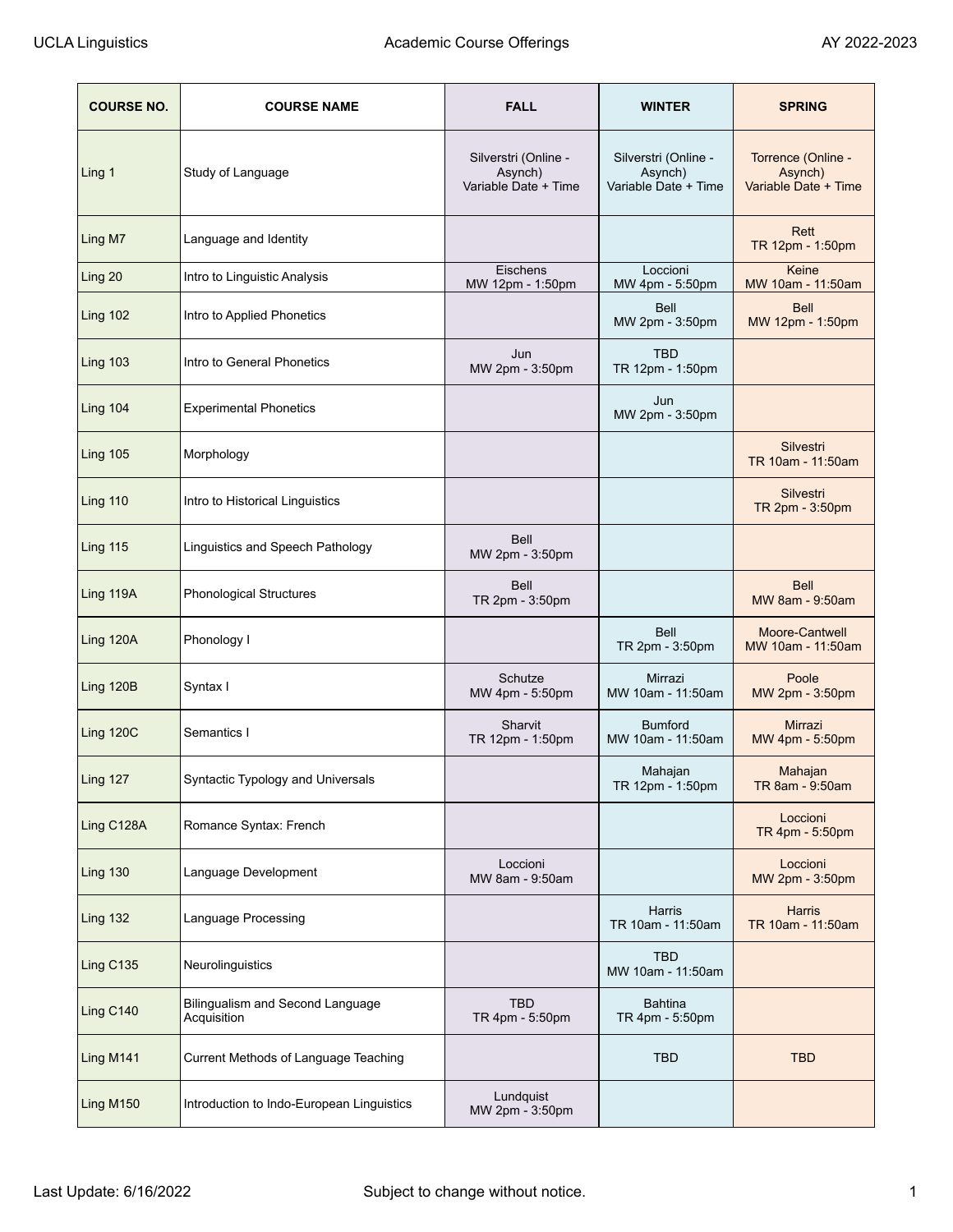| Ling 165A        | Phonology II                       |                                   | Zuraw<br>MW 8am - 9:50am       |                                      |
|------------------|------------------------------------|-----------------------------------|--------------------------------|--------------------------------------|
| Ling 165B        | Syntax II                          | Loccioni<br>MW 10am - 11:50am     | Loccioni<br>TR 4pm - 5:50pm    | Schutze<br>TR 12pm - 1:50pm          |
| Ling 165C        | Semantics II                       |                                   |                                | <b>Bumford</b><br>MW 4pm - 5:50pm    |
| <b>Ling 170</b>  | Language and Society               | <b>Bahtina</b><br>TR 4pm - 5:50pm |                                | <b>Bahtina</b><br>MW 10am - 11:50am  |
| Ling 185A        | <b>Computational Linguistics I</b> | Perkins<br>TR 10am - 11:50am      | <b>TBD</b><br>MW 12pm - 1:50pm |                                      |
| Ling 185B        | Computational Linguistics II       |                                   |                                | Hunter<br>TR 2pm - 3:50pm            |
| Ling 191A        | Variable Topic                     |                                   |                                | Yokoyama<br>TR 4pm - 5:50pm          |
| Ling 200A        | Phonological Theory I              | Zuraw<br>TR 10am - 11:50am        |                                |                                      |
| Ling 200B        | Syntactic Theory I                 | Poole<br>MW 10am - 11:50am        |                                |                                      |
| Ling 200C        | Semantic Theory I                  | Rett<br>TR 12pm - 1:50pm          |                                |                                      |
| Ling 201A        | Phonological Theory II             |                                   | Hayes<br>TR 10am - 11:50am     |                                      |
| Ling 201B        | Syntactic Theory II                |                                   | Poole<br>MW 10am - 11:50am     |                                      |
| <b>Ling 201C</b> | Semantic Theory II                 |                                   | Sharvit<br>TR 2pm -3:50pm      |                                      |
| <b>Ling 203</b>  | Phonetic Theory                    |                                   |                                | <b>TBD</b><br>MW 10am - 11:50am      |
| Ling 204B        | Speech Production                  | <b>TBD</b><br>TR 10am - 11:50am   |                                | <b>TBD</b><br>MW 10am - 11:50am      |
| Ling 207         | Pragmatic THeory                   |                                   | Harris<br>TR 2pm - 3:50pm      |                                      |
| Ling 209A        | <b>Computational Linguistics I</b> |                                   |                                | <b>Perkins</b><br>MW 10am - 11:50am  |
| Ling 210A        | Field Methods I                    |                                   | Eischens<br>TR 10am - 11:50am  |                                      |
| Ling 210B        | Field Methods II                   |                                   |                                | <b>Eischens</b><br>MW 10am - 11:50am |
| <b>Ling 211</b>  | Intonation                         |                                   |                                | Jun<br>MW 2pm - 3:50pm               |
| Ling 213A        | <b>Grammatical Development</b>     |                                   | Perkins<br>MW 2pm - 3:50pm     |                                      |
| <b>Ling 215</b>  | Syntactic Typology                 |                                   | Torrence<br>TR 12pm - 1:50pm   |                                      |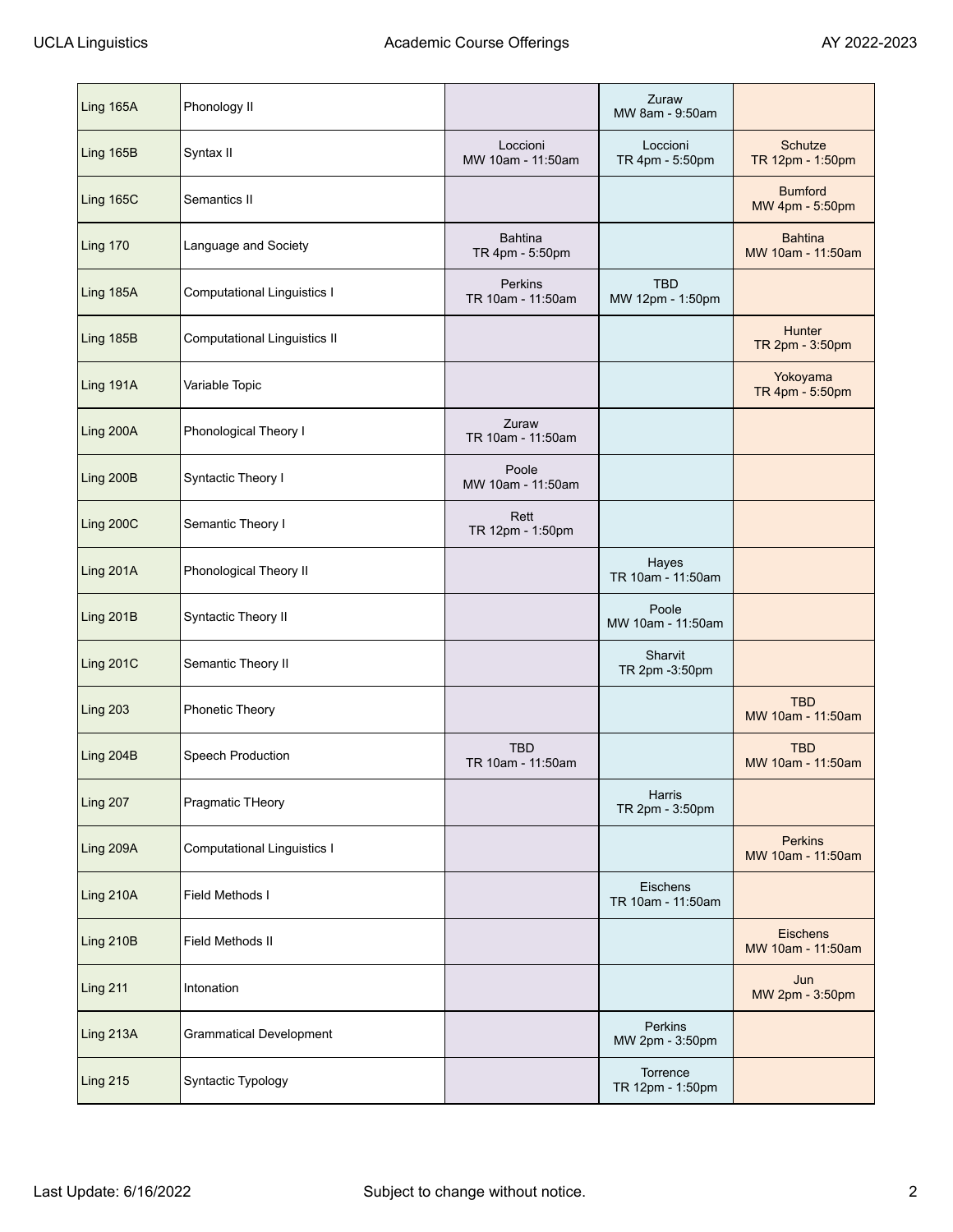| Ling 216         | Syntactic Theory III                                   |                                                                             |                                                                               | Keine<br>TR 12pm - 1:50pm                   |
|------------------|--------------------------------------------------------|-----------------------------------------------------------------------------|-------------------------------------------------------------------------------|---------------------------------------------|
| Ling 217         | <b>Experimental Phonology</b>                          |                                                                             | Moore-Cantwell<br>MW 2pm - 3:50pm                                             |                                             |
| Ling 222         | Semantic Theory III                                    |                                                                             |                                                                               | <b>Bumford</b><br>TR 2pm - 3:50pm           |
| Ling 239         | Research Design & Statistical Methods                  |                                                                             |                                                                               | <b>TBD</b><br>TR 10am - 11:50am             |
| Ling 251A/B      | Topics in Phonetics and Phonology                      | <b>TBD</b><br>R 10am - 12:50pm                                              |                                                                               | Moore-Cantwell<br>M 1pm - 3:50pm            |
| Ling 252A/B      | Topics in Syntax and Semantics                         | <b>Bumford</b><br>T 2pm - 4:50pm                                            |                                                                               | Sportiche<br>M 1pm - 3:50pm                 |
| Ling 254A/B      | Topics in Linguistics                                  | Hunter / Perkins<br>R 1pm - 3:50pm                                          |                                                                               | Jun / Harris<br>R 1pm - 3:50pm              |
| Ling 260A/B/C    | Seminar: Phonetics                                     | Sundara<br>M 4pm - 5:50pm                                                   | Jun<br>M 4pm - 5:50pm                                                         | Sundara<br>M 4pm - 5:50pm                   |
| Ling 261A/B/C    | Seminar: Phonology                                     | Hayes<br>T 4pm - 5:50pm                                                     | Hayes<br>W 4pm - 5:50pm                                                       | Hayes<br>W 4pm - 5:50pm                     |
| Ling 262A/B/C    | Syntax/Semantics Seminar                               | Poole<br>W 12pm - 1:30pm                                                    | Torrence<br>W 12pm - 1:30pm                                                   | Rett<br>W 12pm - 1:30pm                     |
| Ling 264A/B/C    | Psycholinguistics/Computational Linguistics<br>Seminar | Schutze<br>R 4pm - 5:50pm                                                   | Perkins<br>R 4pm - 5:50pm                                                     | Hunter<br>R 4pm - 5:50pm                    |
| Ling 265A/B/C    | American Indian Seminar                                | Munro<br>T 1pm - 1:50pm                                                     | Munro<br>T 1pm - 1:50pm                                                       | <b>Munro</b><br>T 1pm - 1:50pm              |
| Ling 275/276     | Linguistics Colloquium                                 | Sundara<br>F 11am - 1:50pm                                                  | Sundara<br>F 11am - 1:50pm                                                    | Sundara<br>F 11am - 1:50pm                  |
| Ling 403         | <b>Practical Phonetics</b>                             | Jun<br>R 2pm - 2:50pm<br>R 3pm - 3:50pm<br>R 1pm - 1:50pm<br>R 4pm - 4:50pm | TBD<br>F 9am - 9:50am<br>F 10am - 10:50am<br>F 2pm - 2:50pm<br>F 3pm - 3:50pm |                                             |
| <b>Ling 422</b>  | Practicum: Phonetic Data Analysis                      | Sundara<br>M 12pm - 12:50pm                                                 | Sundara<br>M 12pm - 12:50pm                                                   | Sundara<br>M 12pm - 12:50pm                 |
| Ling 444         | MA Thesis Preparation Seminar                          | Rett<br>W 2pm - 2:50pm                                                      | Rett<br>T 9am - 9:50am                                                        | Rett<br>W 9am - 9:50am                      |
| Ling 495         | College Teaching for Linguistics                       |                                                                             |                                                                               | TBD / Rett<br>F 1pm - 2:50pm                |
| ASL <sub>1</sub> | Elementary American Sign Language                      | Lewis<br>MTW 9am - 9:50am<br>R 9am - 10:50am                                |                                                                               |                                             |
| ASL <sub>2</sub> | Elementary American Sign Language                      |                                                                             | Lewis<br>MW 9am - 9:50am<br>R 9am - 10:50am                                   |                                             |
| ASL <sub>3</sub> | Elementary American Sign Language                      |                                                                             |                                                                               | Lewis<br>MW 9am - 9:50am<br>R 9am - 10:50am |
| ASL <sub>4</sub> | Intermediate American Sign Language                    | Lewis<br>MW 12pm - 1:50pm                                                   |                                                                               |                                             |
| ASL <sub>5</sub> | Intermediate American Sign Language                    |                                                                             | Lewis<br>MW 12pm - 1:50pm                                                     |                                             |